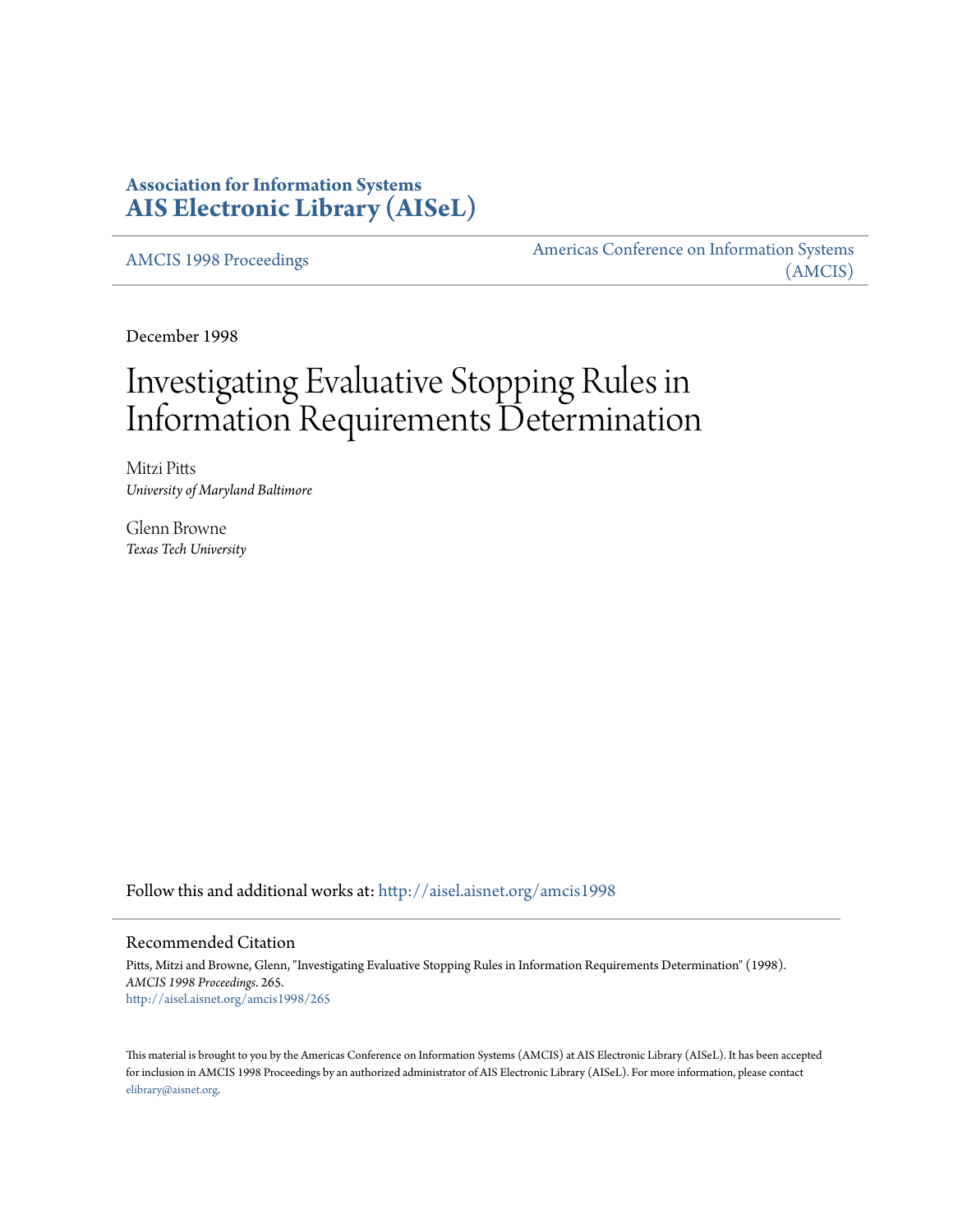## **Investigating Evaluative Stopping Rules in Information Requirements Determination**

### **Mitzi G. Pitts**

Department of Information Systems University of Maryland, Baltimore

#### **Glenn J. Browne**

Area of ISQS College of Business Administration Texas Tech University

#### **Abstract**

*Information requirements determination (IRD) is often considered the most important phase of IS development. Research directed at the cognitive challenges of IRD has presented a variety of narrative and diagrammatic tools for eliciting information and representing requirements. However, none of these addresses the cognitive processes used by systems analysts when assessing the sufficiency of the information acquired during IRD. This research identifies the stopping rules employed by analysts to decide when to stop gathering requirements for system development. Experimental findings show that the cognitive limitations of analysts result in flawed application and evaluation of stopping rules, producing premature termination of the IRD process. Further, the results show that the use of a strategic prompting tool reduces the risk of premature stopping by the analyst.*

#### **Introduction**

The development of an information system (IS) is a complex problem-solving task made difficult by the involvement of numerous stakeholders and by dynamic organizational environments in which data and modeling needs may change rapidly. The ultimate success of an IS hinges on a clear and complete understanding of the problem to be solved and a thorough definition of the users' needs and expectations; this understanding is accomplished through a process known as information requirements determination (IRD). Given the necessity of complete and accurate requirements for the development of successful information systems, it is not unexpected that IRD is frequently and convincingly presented as the most critical phase of IS development (Byrd, Cossick, and Zmud, 1992; Davis, 1982; Vessey and Conger, 1993; Watson and Frolick, 1993).

The majority of research on requirements determination has focused primarily on the structure and use of the specific methods or tools that analysts use to gather information requirements. However, it has been widely accepted that systems analysts face various cognitive challenges and problems when performing requirements determination. As a result, researchers are beginning to look at the cognitive aspects of requirements determination, both in terms of the cognitive appropriateness of the various tools and techniques (Larsen and Naumann, 1992; Lohse, 1995) and in the analyst and user communication processes and relationships (Bostrom, 1989; Valusek and Fryback, 1987). The current research focuses on understanding the cognitive processes employed by systems analysts when determining the sufficiency of the information gathered during requirements determination.

#### **Stopping Rules in Requirements Determination**

In problem-solving and decision-making situations, individuals gather information until they feel the problem can be properly structured or a decision can be made. During these information acquisition processes, individuals invoke some evaluative heuristic or test, called a stopping rule, to make an assessment of the sufficiency of the information obtained. If the information is deemed satisfactory, the person terminates the information gathering process. There is evidence in the information systems development literature for the use of stopping rules in system design and testing (Byrne, 1977; Goel & Pirolli, 1989; Hinrichs, 1992; Yang and Chao, 1995), but there is no similar research in the domain of information requirements determination.

Stopping rules in general have been explored in a variety of contexts. Past research has postulated stopping rules based on the economic value of information, the marginal value of acquired information, the expected value of information, and the expected loss from terminating the information acquisition (Busemeyer and Rapoport 1988; Kogut, 1990; McClave and Benson, 1994; Spetzler and Staël von Holstein, 1975). However, considering the limited information processing capabilities of humans and the cognitive difficulty of computation, it is not surprising that there is significant evidence that people do not adhere to these normative stopping rules. Research has shown that individuals stop too soon (Perkins, Allen, and Hafner, 1983; Baron, Beattie,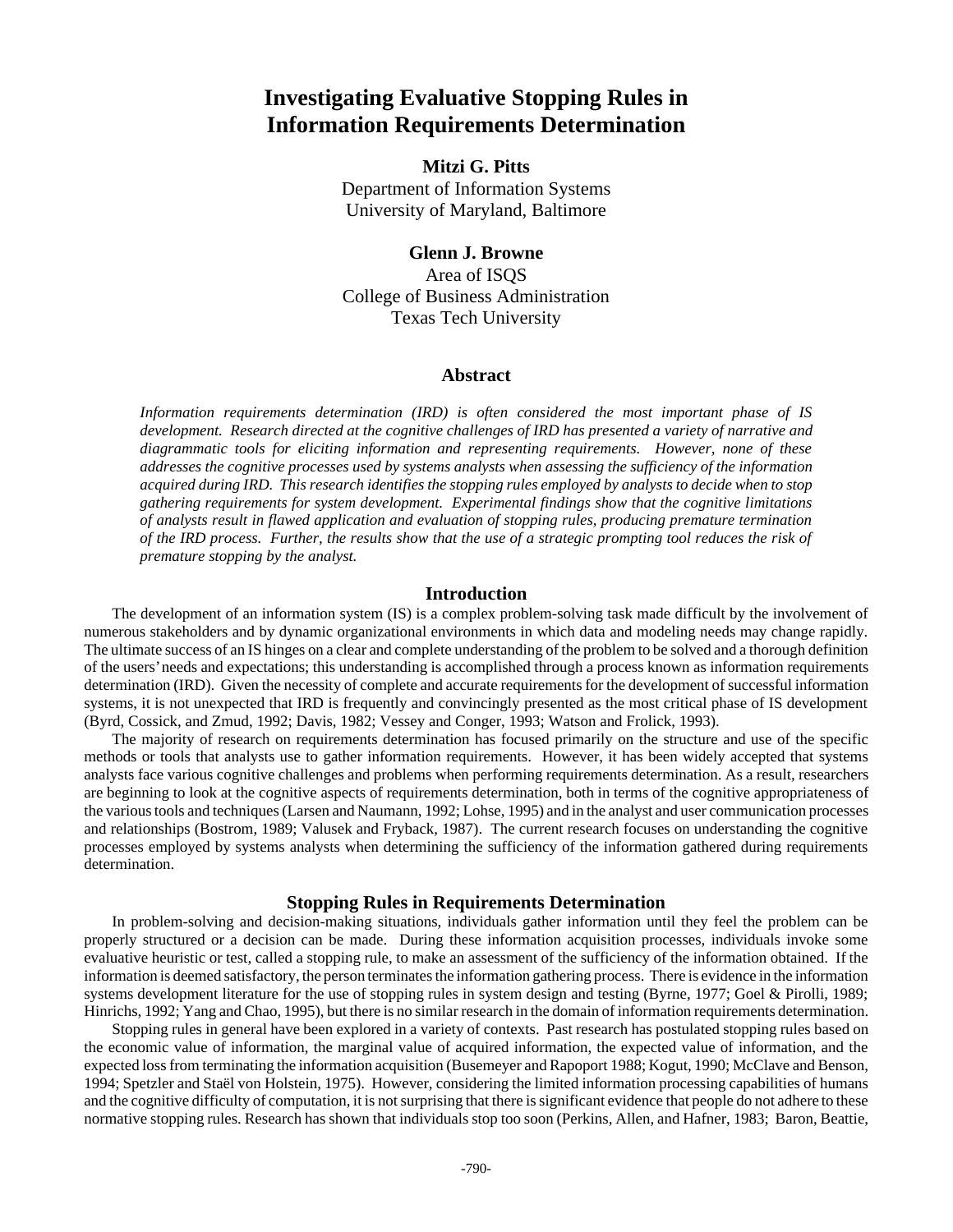and Hershey, 1988), fail to access relevant information (Fischhoff, 1977; Shafir and Tversky, 1992), fail to consider all appropriate alternatives (Farquhar and Pratkanis, 1993), and commit errors of omission when acquiring information (Fischhoff, Slovic, and Lichtenstein, 1978). A person's decision to stop acquiring additional information is dictated by external factors (e.g., time pressures, schedule deadlines, budget limitation) and internal factors (e.g., cognitive processes, fatigue).

In addition to the fact that normative stopping rules do not seem to describe people's actual behavior very well, such rules are silent about the cognitive processes involved in stopping behavior. In reaction to both of these facts, researchers have recently proposed process-based stopping rules used by decision makers (Nickles, Curley, and Benson, 1995). Two judgmentbased rules have been hypothesized: a magnitude threshold rule and a difference threshold rule. The *magnitude threshold* rule assumes that the degree of belief concerning the sufficiency of evidence must reach some predetermined level, or threshold, before the person will stop seeking information and reach a conclusion (Nickles, Curley, and Benson, 1995). When using the *difference threshold* stopping rule, the decision maker assesses the marginal value of the latest piece of information and stops the information acquisition process when the marginal difference is less than a predetermined threshold (Nickles, Curley, and Benson, 1995).

Two reasoning-based stopping rules have also been proposed: the mental list and representational stability rules. The *mental list* stopping rule involves the use of schemas (Schank and Abelson, 1977) possessed by the individual for the construction of mental lists. As information is acquired, arguments are made for or against using a piece of information to fulfill a requirement on the list. The information acquisition process ceases when the list is complete. The *representational stability* stopping rule involves continuous adaptation of the individual's internal representation of the problem situation. Arguments are developed that either support or discourage the use of the acquired information to modify the representation. When his mental model of the problem is no longer being developed, the decision maker ceases acquisition of additional information (Yates and Carlson, 1982).

To overcome the threat of premature stopping and hence underspecification of system requirements, the present research tested a strategic prompting tool. The prompts provided by this tool are intended to challenge the analyst to explore requirements beyond the limits imposed by his usual heuristic stopping rule. There is evidence that the use of context-independent prompts based on argument types (e.g., causation, generalization, and analogy) and argument strategies (e.g., building scenarios, elaborating with instances, and generating counterarguments) can be effective for eliciting information from individuals that they might not otherwise evoke (Browne, Curley, and Benson, 1997). It may also be true that prescriptive use of these types of prompts would cause the analyst to inquire in ways he might not have otherwise. Although argument types and strategies are features of everyday human reasoning, there often is not conscious effort on the part of individuals to use them (Kuhn, 1991). Hence, the introduction of specific argument and strategy prompts into the requirements determination process should mitigate the effects of premature stopping when the prompts are designed to overcome the limitations imposed by the analyst's stopping rule.

#### **Methodology**

The present study consisted of two parts. The first part was descriptive in nature and was intended to reveal the stopping rules used by systems analysts. Subjects were asked to perform an information requirements determination task concerning a proposed on-line grocery shopping application. Subjects elicited requirements from a user of such a system (the "user" was the same person for all subjects, and provided pre-defined responses written on note cards). The number and type of requirements elicited from the user by the subjects were counted for later analysis. Further, a short questionnaire was completed by each subject that was designed to help determine which cognitive stopping rule he or she used to end the elicitation process. Additional evidence of stopping rule use was gathered by analyzing tape-recorded think-aloud protocols made by each subject while performing the task.

After eliciting requirements for the system, subjects were assigned to one of two groups for part two of the study. The first group was a control group instructed to reconsider the task using a syntactic prompting tool consisting of the who, what, why, where, when, and how questioning approach to eliciting requirements (Brody, 1982; Couger, 1996). Because of their general nature, such prompts served as a control group in the present context. The second group utilized a strategic prompting tool consisting of argument and strategy types (discussed above).

A completely randomized design was used for the second part of the experiment. The subjects were randomly assigned to the two experimental groups. The stopping rule used by each subject was determined post hoc and was a between-subjects variable that was measured but not manipulated. The effects of the method of prompting intervention were measured for the subjects within each stopping rule, as well as across all stopping rules. Therefore, the method of prompting was both a withinsubjects and a between-subjects variable. The data again consisted primarily of the number and type of requirements elicited. An analysis of variance was used to analyze the data.

The subjects for this study consisted of practicing systems analysts. Only analysts with at least two years of experience in system development were eligible to participate in the study. Subjects were paid a fee for their participation.

#### **Results**

Analysis of the results will be completed by May 1998 and presented at the conference.